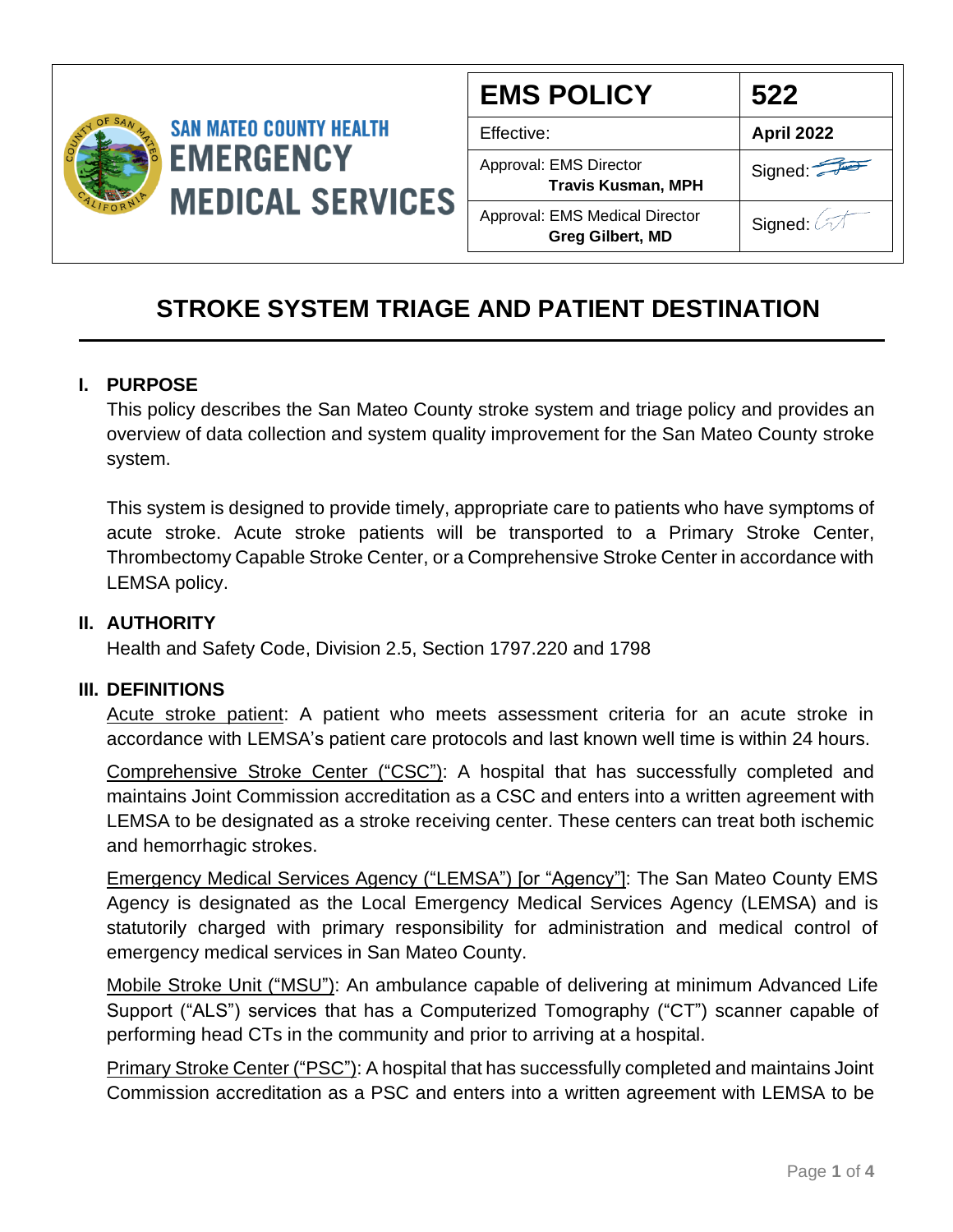

| <b>EMS POLICY</b>                                         | 522        |
|-----------------------------------------------------------|------------|
| Effective:                                                | April 2022 |
| Approval: EMS Director<br><b>Travis Kusman, MPH</b>       | Signed:    |
| Approval: EMS Medical Director<br><b>Greg Gilbert, MD</b> | Signed: 2  |

designated as a PSC. These centers can treat stroke patients throughout the continuum of care.

Thrombectomy Capable Stroke Center ("TSC"): A primary stroke center with the ability to perform mechanical thrombectomy for an ischemic stroke patient and meets the designation requirements by Joint Commission and enters into a written agreement with LEMSA to be designated as a TSC. These centers can treat both ischemic and hemorrhagic strokes throughout the continuum of care.

## **IV. AUTHORIZED STROKE RECEIVING CENTERS**

Primary Stroke Centers (PSC):

- 1. Kaiser Redwood City
- 2. Kaiser South San Francisco
- 3. Mills-Peninsula Medical Center
- 4. Sequoia Hospital
- 5. Seton Medical Center
- 6. Stanford Hospital

# Thrombectomy-Capable Stroke Center (TSC):

- 1. Kaiser Redwood City
- 2. Mills-Peninsula Medical Center
- 3. Stanford Hospital

## Comprehensive Stroke Centers (CSC):

- 1. Kaiser Redwood City
- 2. Stanford Hospital

# **V. PROCEDURE**

- A. Notification of the Stroke Center
	- 1. The EMS crew shall notify the Stroke Center as soon as possible during the call.
	- 2. EMS verbal report: As soon as feasible, the crew from the scene will contact the intended stroke center and inform them an acute stroke patient is enroute to that facility. It is recommended that the report be started with the statement "This is a Stroke Alert."
	- 3. The report shall include EMS Stroke/ ALOC ringdowns per Routine Medical Care Protocol.
- B. Diversion by a Stroke Center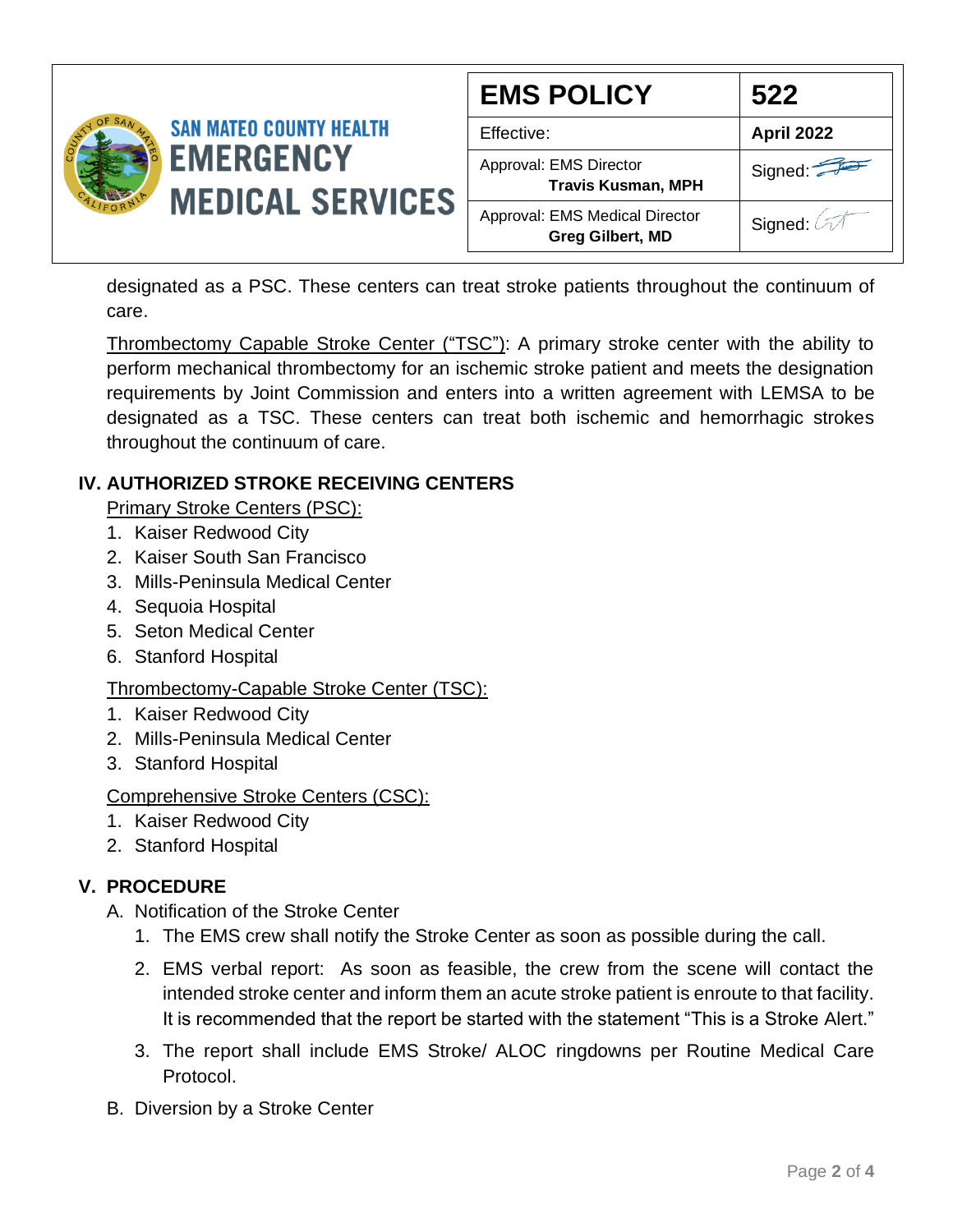

| <b>EMS POLICY</b>                                         | 522               |
|-----------------------------------------------------------|-------------------|
| Effective:                                                | <b>April 2022</b> |
| Approval: EMS Director<br><b>Travis Kusman, MPH</b>       | Signed:           |
| Approval: EMS Medical Director<br><b>Greg Gilbert, MD</b> | Signed: 2         |

- 1. Stroke Centers shall not close to acute stroke patients except for the following:
	- a. Failure of all CT scanners in the Stroke Center
	- b. Declared internal disaster
- 2. If a Stroke Center must close to stroke patients, the nurse leader or equivalent will call San Mateo County Public Safety Communications at (650) 363-4981 and request a system wide notification.
- C. Documentation
	- 1. A completed electronic health record ("EHR") shall be left at the Stroke Center for all stroke patients before the paramedic leaves the receiving hospital.
- D. Transferring an acute stroke patient to a higher level of care (See also 603 Hospital Emergency Interfacility Transfers)
	- 1. Patients found to have a large vessel occlusion ("LVO") should be expeditiously transferred to a CSC or TSC if the patient meets inclusion criteria for clot retrieval.
	- 2. In the event that an acute stroke patient needs to be transferred to a higher level of stroke care, the emergency department should:
		- a. Provide appropriate assessment and emergency treatment.
		- b. Notify the receiving CSC or TSC of the intent to transfer the patient, using the term "SIR" ("Stroke Interventional Radiology") and provide as complete a report as possible.
		- c. Use the microwave line and request an interfacility transport. If unable to use the microwave line, San Mateo County Public Safety Communications can be contacted at (650) 363-4981. Request a paramedic ambulance to transport the patient to the receiving CSC or TSC. The ambulance will arrive shortly.
	- 3. If initiated patient care exceeds the paramedic scope of practice, qualified medical or nursing staff should accompany the patient in the 9-1-1 ambulance, or a Critical Care Transport unit is required.
		- a. It is recommended that the medical staff or RN perform a neurological exam every 15 minutes enroute and follow their routine hospital procedures for care of the patient.
	- 4. Provide the ambulance crew with as complete a record as possible (verbal essential, written if possible). Do not delay transport of the patient. A complete written patient report can be faxed to the receiving stroke center prior to patient arrival at CSC or TSC.